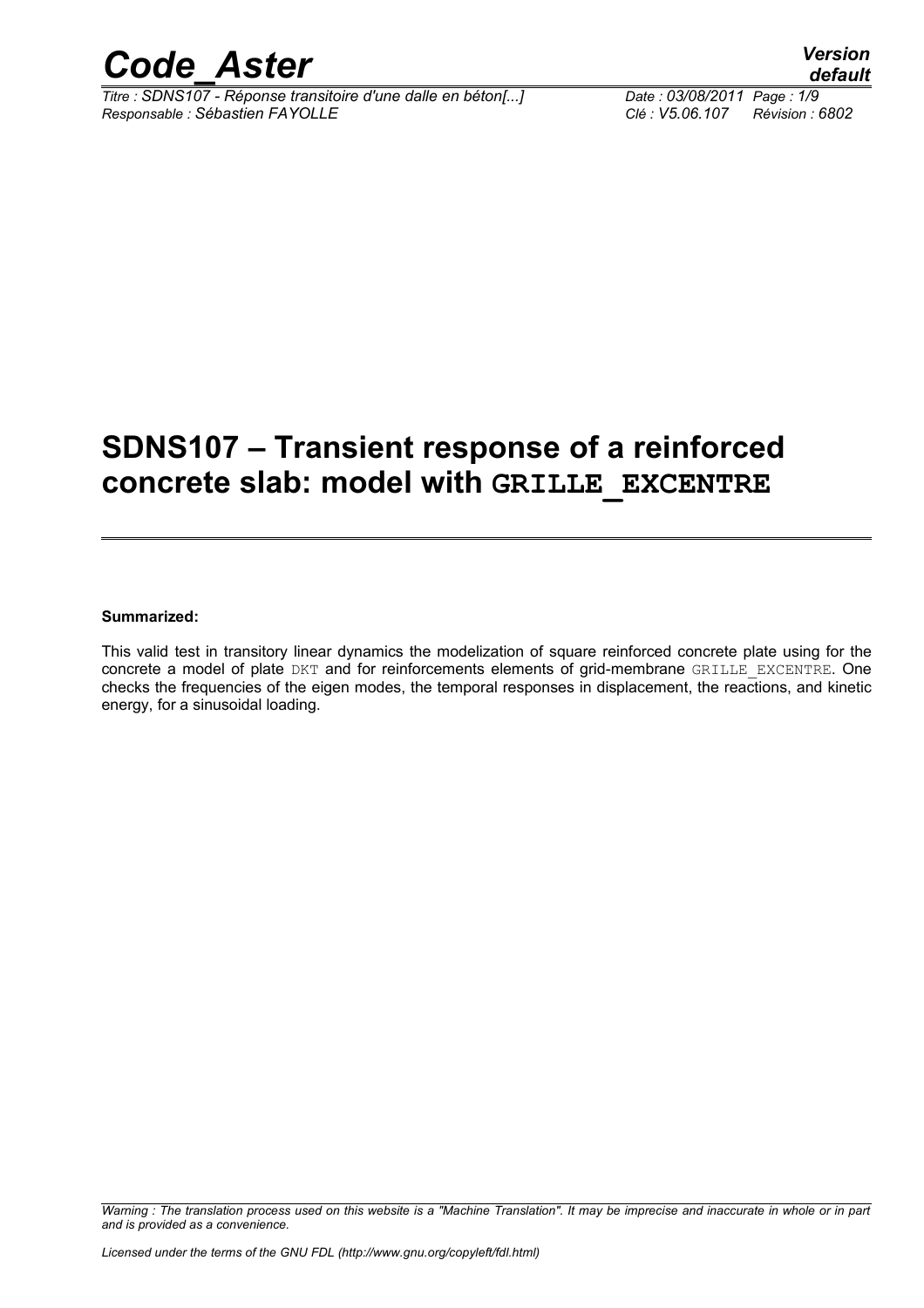*Titre : SDNS107 - Réponse transitoire d'une dalle en béton[...] Date : 03/08/2011 Page : 2/9 Responsable : Sébastien FAYOLLE Clé : V5.06.107 Révision : 6802*

# **1 Problem of reference**

### **1.1 Geometry**

the geometry used in this case test is a concrete plate reinforced with thickness  $e=0.1$  m and length  $l = 1$  m



**Appear 1.1-a : Studied geometry**

the characteristics of the steel three-dimensions functions of the concrete plate reinforced are:

- Higher three-dimensions function: section per linear meter ² /*ml* ; eccentring compared to the average average:  $+0.03\,m$ ,
- Lower Three-dimensions function: section per linear meter  $=$  0.05  $m^2/ml$  ; eccentring compared to the average average:  $-0.03 m$ .

#### **1.2 Properties of the materials**

the characteristics material for the multi-layer modelization concrete with steel reinforcements (DKT and GRILLE EXCENTRE) are summarized in the table which follows.

| <b>Modelization</b>     | <b>Modulus Young</b> | N/m | Poisson's ratio | <b>Density</b><br>$kg/m^3$ |
|-------------------------|----------------------|-----|-----------------|----------------------------|
| Concrete (plate $DKT$ ) | 1.1010               |     | 0.0             | 2500                       |
| Steel (GRILLE EXCENTRE) | 1.1011               |     | 0.0             | 7800                       |

### **1.3 Boundary conditions and loadings**

On the side A (  $B0X$  ) of the plate one embeds displacements  $u_x = u_y = u_z = 0$ , as well as rotations  $\theta_x = \theta_y = \theta_z = 0$ . During computation modal, displacement  $u_y = 0$  is blocked everywhere on the plate. A linear force is applied to the side  $BIX$  (side opposed to  $B0X$ ) in the direction  $(0.0, 0.0, 1, 0)$  and depends is worth  $F_0 = 10^6 N$ .

In the case of dynamic computation, a linear force of sinusoidal form is applied to the side *B1X* in the direction  $(0.0,0.0,1.0)$  . The frequency of sinusoidal is of  $20 Hz$ . The period of the request is of  $0, 1 s$ .

*Warning : The translation process used on this website is a "Machine Translation". It may be imprecise and inaccurate in whole or in part and is provided as a convenience.*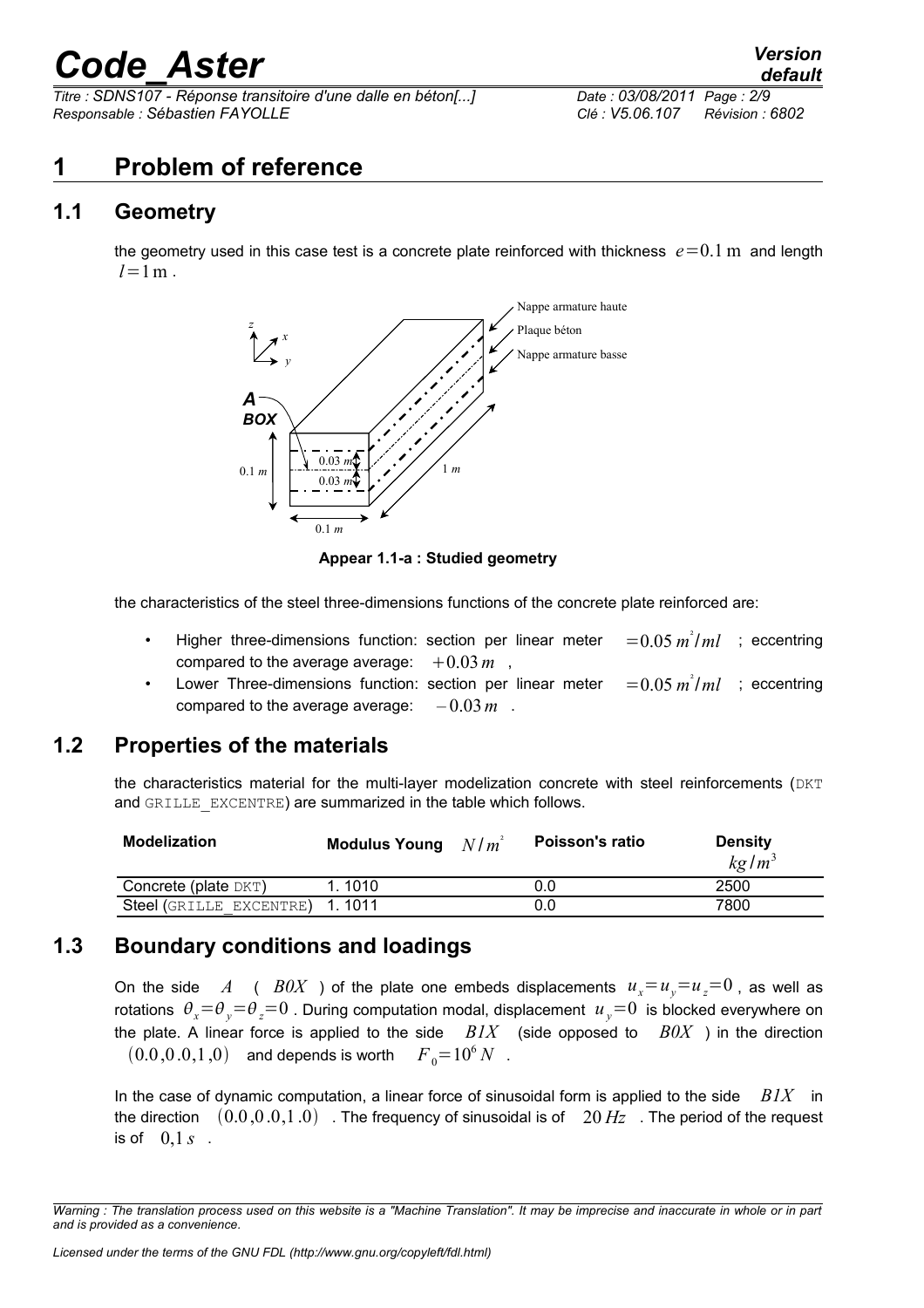*Titre : SDNS107 - Réponse transitoire d'une dalle en béton[...] Date : 03/08/2011 Page : 3/9 Responsable : Sébastien FAYOLLE Clé : V5.06.107 Révision : 6802*

### **1.4 Initial conditions**

IN an initial state, displacements and the velocities are worth zero everywhere.

# **2 Reference solution**

### **2.1 Method of calculating**

It is possible to calculate the eigenfrequencies of the first and of the second modes of vibration of bending of the plate because it functions like a beam-cantilever.

The frequency  $\left\langle f\right\rangle _{1}$  of the first eigen mode is written:

$$
f_1 = \frac{3,5156}{2\pi L^2} \sqrt{\frac{EI}{\rho}}
$$

with *L* the length of the cantilever (1 m here), *EI* the product of inertia of bending by the Young's modulus for complete structure and  $\rho$  mass of structure per unit of length.

Same way, the frequency  $\left|f\right|_2$  of the second eigen mode is written:

$$
f_2 = \frac{22,0336}{2\pi L^2} \sqrt{\frac{EI}{\rho}}
$$

To compute:  $\,f_{\,1}\,$  and  $\,f_{\,2}$  , one breaks up the parts related on the concrete and reinforcements:

$$
(EI)=(EI)_{beton}+(EI)_{acier}
$$

where

$$
(EI)_{acier} = 2 E_{acier} (sL_2) e_{exc}^2
$$

with *Eacier* the Young modulus of steel, *s* the section of reinforcements per linear meter and *eexc* the eccentring of the three-dimensions functions of reinforcements compared to the average average, and:

$$
(EI)_{beton} = E_{beton} L_2 \frac{e^3}{12}
$$

where  $E_{\text{bottom}}$  is the Young modulus of the concrete.

For the mass per unit of length, one breaks up the mass of the concrete and the mass of steel.

*Warning : The translation process used on this website is a "Machine Translation". It may be imprecise and inaccurate in whole or in part and is provided as a convenience.*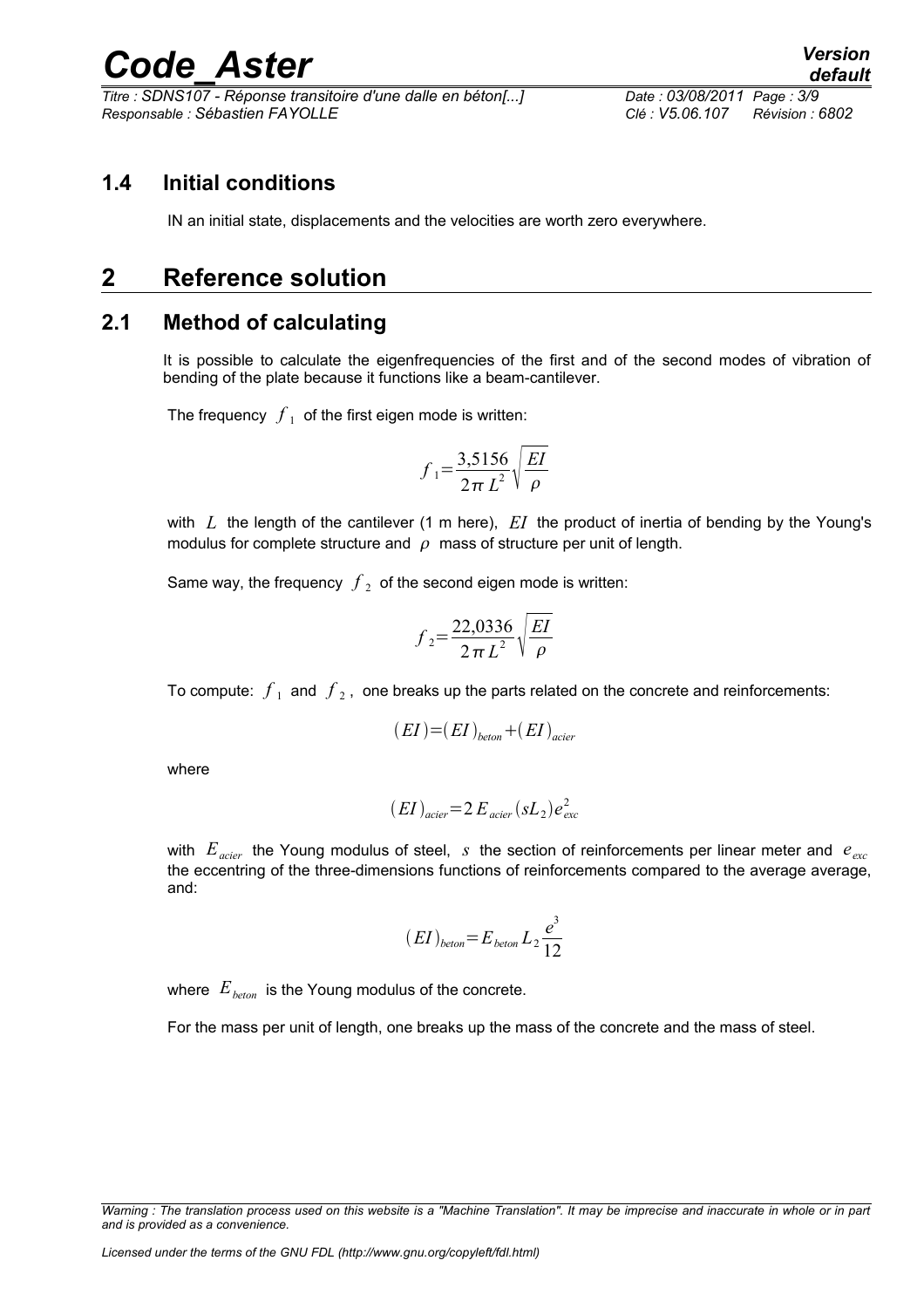By means of the preceding equations, it then becomes possible to calculate the frequency of the eigen modes considered. The results are:

| Frequency              | Reference      |
|------------------------|----------------|
| First mode of bending  | 54,67 Hz       |
| Second mode of bending | $342,64 \, Hz$ |

the center of gravity is located at the center of the cantilever. Its coordinates are thus:  $(0.5, 0.05, 0)$  . Inertia along the axis of complete structure is there:

$$
I_{y}(G) = \int_{V} ((x - x_{G})^{2} + (z - z_{G})^{2}) \rho \, dv
$$

with  $(x_{G},y_{G},z_{G})$  the coordinates of the center of gravity,  $\ V$  the volume of structure and  $\ \rho\;$  its density. By breaking up the elements related to the concrete and those related to steel, it is possible to calculate inertia analytically:

$$
I_{yy}(G)=8,611 m^4
$$

### **2.2 Quantities and results of reference**

the results of reference are recapitulated in the table which follows.

| <b>Quantities</b>                        | <b>Reference</b>     |
|------------------------------------------|----------------------|
| First mode of bending                    | 54,67 $Hz$           |
| Second mode of bending                   | $342,64 \, Hz$       |
| Inertia along the axis $v$               | 8,611 m <sup>4</sup> |
| Moment following z to $t=0.1 s$          | $-0.000779 N/m$      |
| following Displacement $z$ to $t=0.09 s$ | $-9480.0 m$          |
| Displacement following z to $t=0.1 s$    | 3720.0 m             |
| total Kinetic energy to<br>$t = 0.1 s$   | 9.895889J            |

### **2.3 Uncertainties on the solution**

analytical Solutions for the eigen modes.

Comparisons with EUROPLEXUS for the temporal responses in displacement, the reactions, and kinetic energy, for a sinusoidal loading

#### **2.4 bibliographical References**

- [1] HUGHES T.J.R., COHEN Mr., HAROUN, Mr.: "Reduced and selective integration techniques in the finite element analysis of punts", Nuclear Engineering and Design, vol. 46, p. 203-222 (1978). [R3.07
- [2] .03] shell elements DKT, DST, DKQ, DSQ and Q4g. Modelization

*Warning : The translation process used on this website is a "Machine Translation". It may be imprecise and inaccurate in whole or in part and is provided as a convenience.*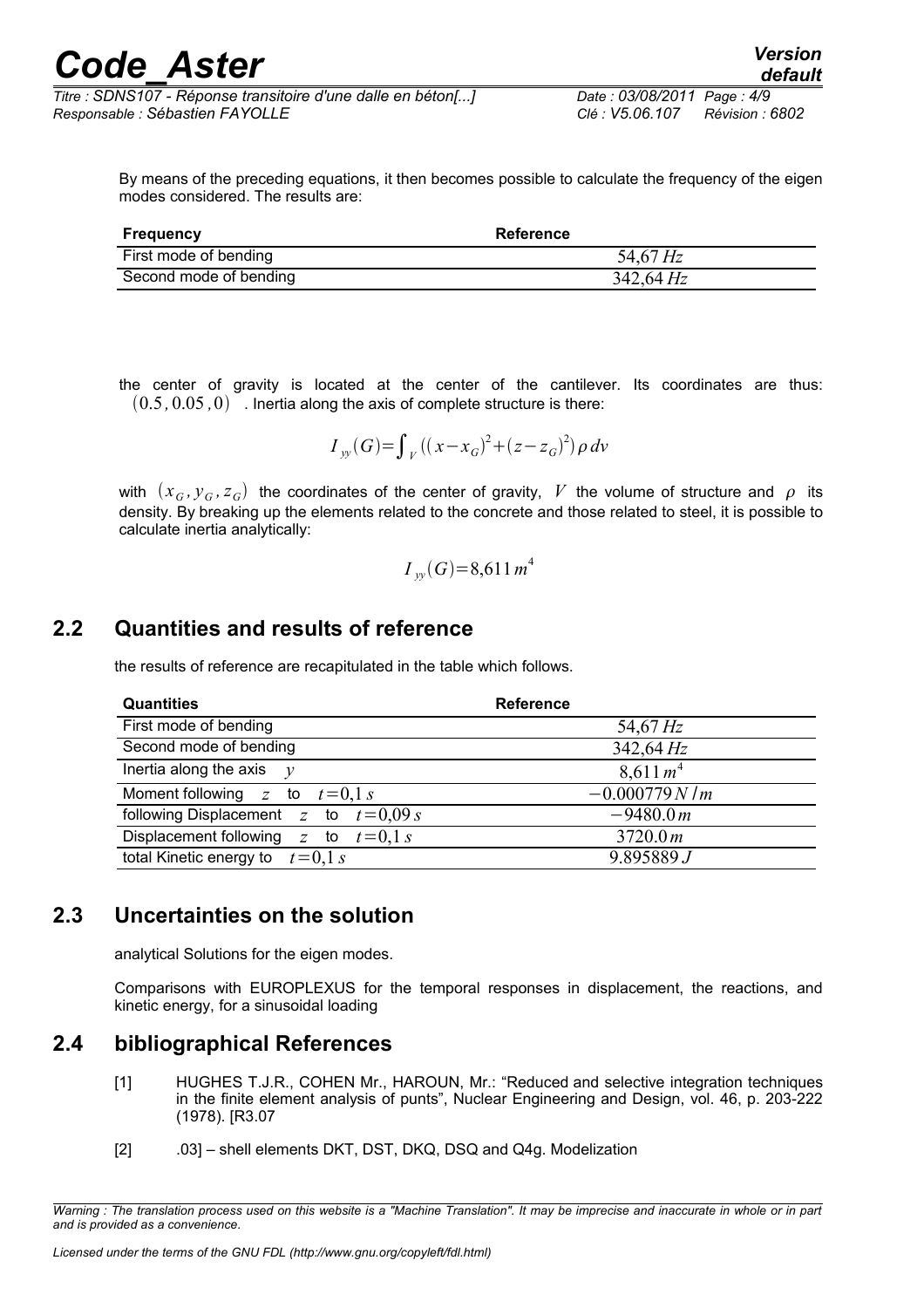*Titre : SDNS107 - Réponse transitoire d'une dalle en béton[...] Date : 03/08/2011 Page : 5/9 Responsable : Sébastien FAYOLLE Clé : V5.06.107 Révision : 6802*

# **3 A Characteristic**

### **3.1 of the modelization xyB0**



### **3.2 of the mesh Many**

nodes: 1536, Number of meshes: elements TRI3 : 2860 , elements SEG2 : 210 . Meshes are duplicated twice to affect the two grids of reinforcements. Quantities

*Warning : The translation process used on this website is a "Machine Translation". It may be imprecise and inaccurate in whole or in part and is provided as a convenience.*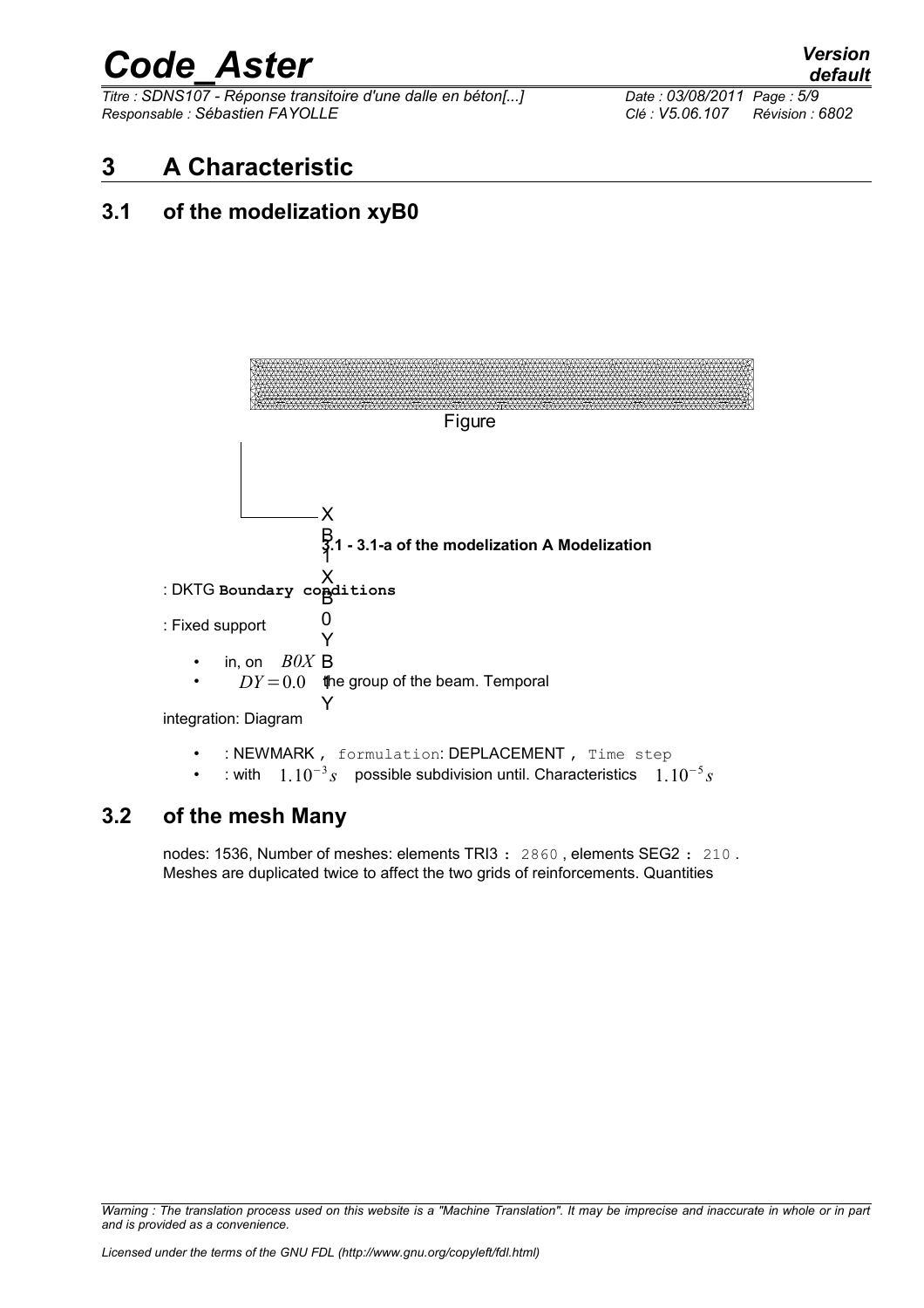*Titre : SDNS107 - Réponse transitoire d'une dalle en béton[...] Date : 03/08/2011 Page : 6/9 Responsable : Sébastien FAYOLLE Clé : V5.06.107 Révision : 6802*

# **3.3 tested and results Identification**

| <b>Reference</b>                | Aster   | % difference | <b>Frequency</b> |
|---------------------------------|---------|--------------|------------------|
| () First $Hz$ mode 54.67        | 54.582  | 0.160        | Frequency        |
| () Third $Hz$ mode 342.64       | 338,609 | 1.176        | Position         |
| center of gravity () $G = 0.05$ | 0.05    | 0. Inertia   |                  |
| m                               |         |              |                  |
| () 8.611                        | 8.6038  | 0.083        | For              |

the transient analysis, one tests in various times (test of NON-regression): the average

- of vertical displacements of the points of, *B1X* the resultant
- of the nodal forces applying to, *B1X* vertical
- nodal reaction to. *A*

Total kinetic energy is also tested (by comparison with the results provided by a loop Python). Identification

| <b>Reference</b>                                                               | <b>Aster</b> | % Average             | difference   |
|--------------------------------------------------------------------------------|--------------|-----------------------|--------------|
| of vertical displacements on (at the<br>sequence number $BIX$ 100) -           | $7.7910-4-$  | 7.7917 10 -4 0.022    | vertical     |
| Resultant of the applied forces on<br>(at the sequence number $BIX$<br>$90) -$ | $9.4810+3-$  | $9.4833$ 10 + 3 0.035 | vertical     |
| nodal Reaction on (at the sequence<br>number $A$<br>100) 3.72                  | 10+3 3.7139  | $10 + 3 - 0.161$      | total        |
| Kinetic energy (at the sequence<br>number 100) 9.89588                         | 9.902        | 0.062                 | Modelization |

*Warning : The translation process used on this website is a "Machine Translation". It may be imprecise and inaccurate in whole or in part and is provided as a convenience.*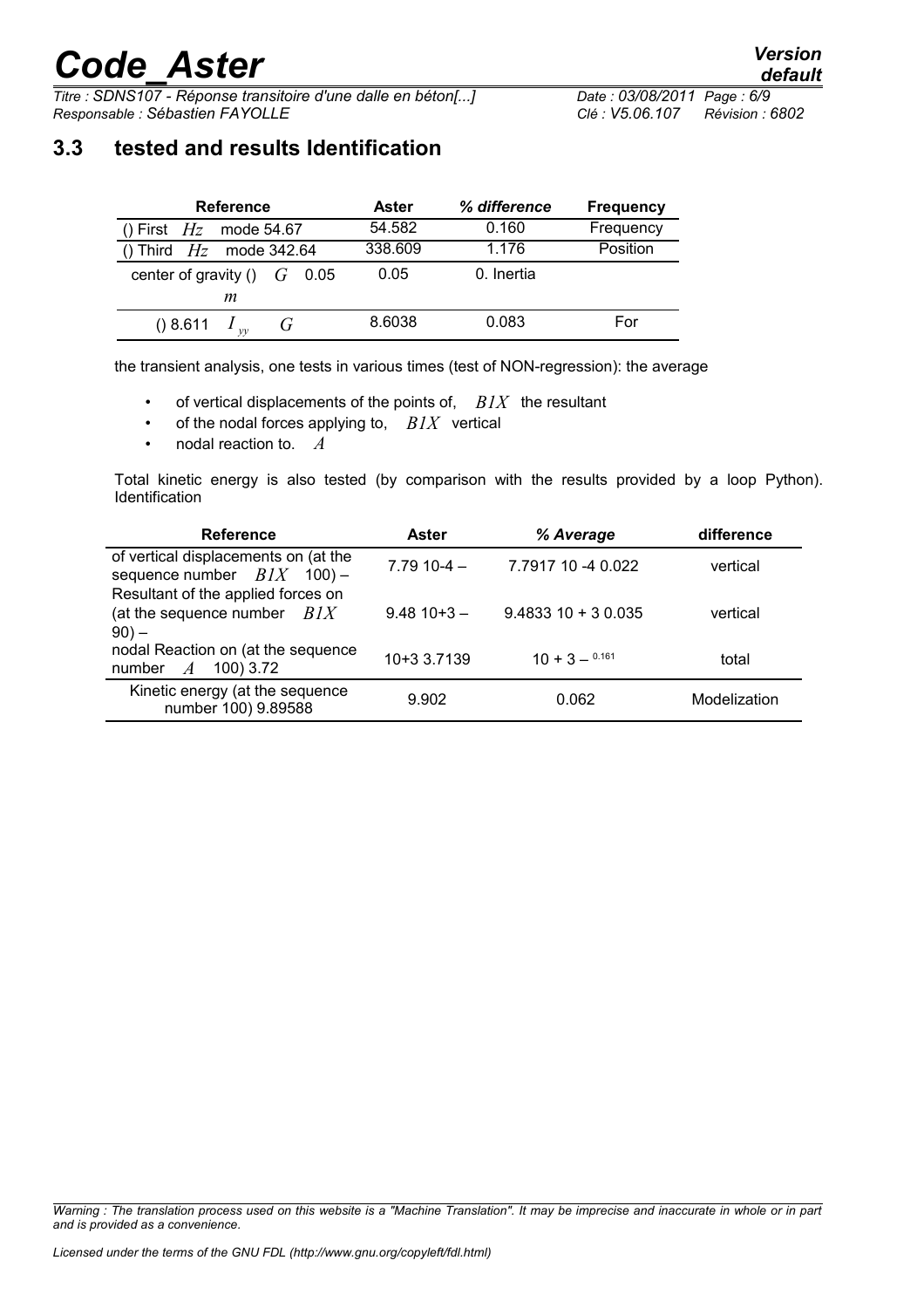*Titre : SDNS107 - Réponse transitoire d'une dalle en béton[...] Date : 03/08/2011 Page : 7/9 Responsable : Sébastien FAYOLLE Clé : V5.06.107 Révision : 6802*

# **4 B Characteristic**

### **4.1 of the modelization xyB0**



### **4.2 of the mesh Many**

nodes: 606, Number of meshes: elements QUA4 : 500 , elements SEG2 : 210 . Meshes are duplicated twice to affect the two grids of reinforcements. Quantities

*Warning : The translation process used on this website is a "Machine Translation". It may be imprecise and inaccurate in whole or in part and is provided as a convenience.*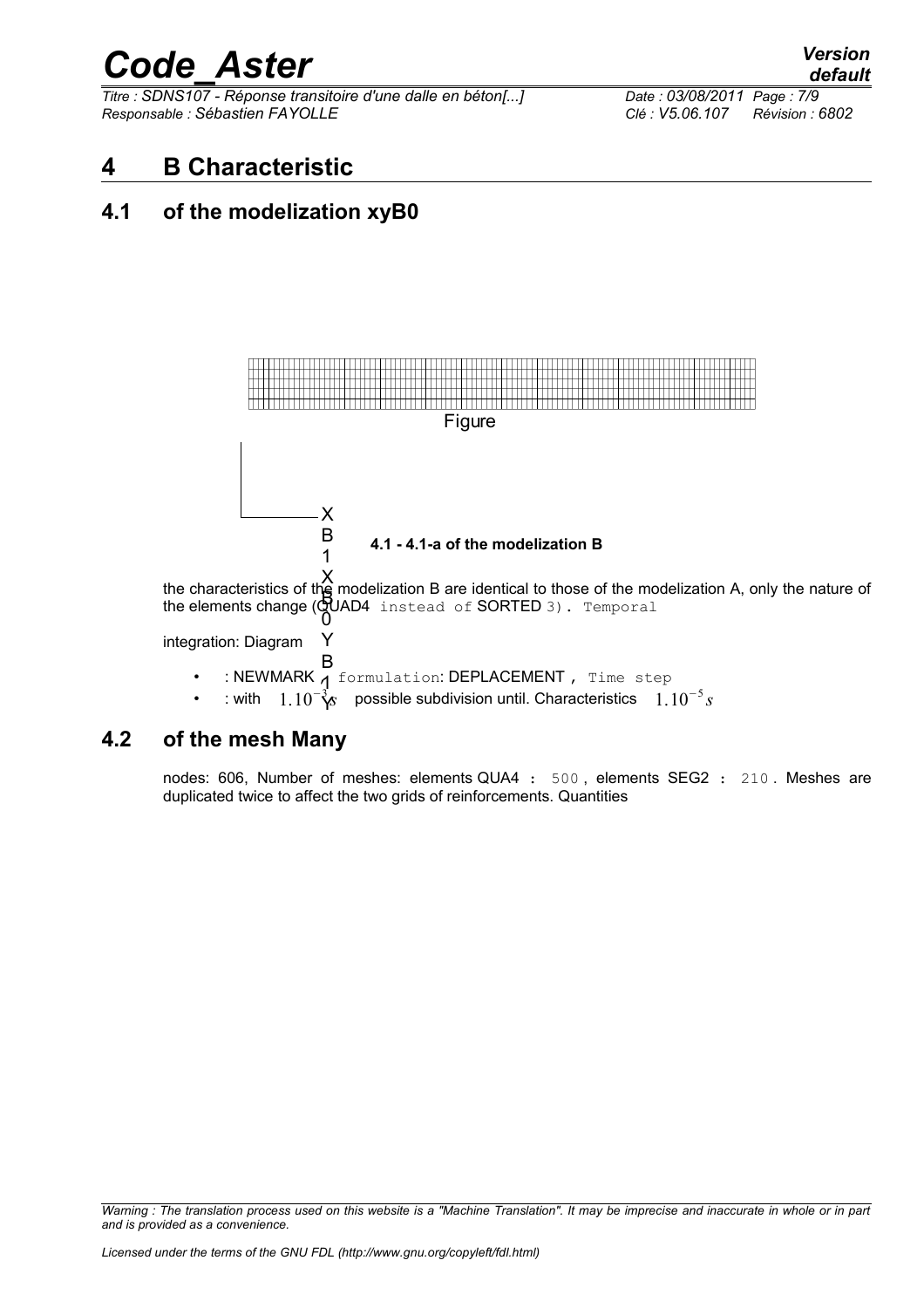*Titre : SDNS107 - Réponse transitoire d'une dalle en béton[...] Date : 03/08/2011 Page : 8/9 Responsable : Sébastien FAYOLLE Clé : V5.06.107 Révision : 6802*

### **4.3 tested and results Identification**

| Reference                 | Aster   | % difference | <b>Frequency</b> |
|---------------------------|---------|--------------|------------------|
| () First $Hz$ mode 54.67  | 54.579  | 0.166        | Frequency        |
| () Third $Hz$ mode 342.64 | 338.511 | 1.205        | For              |

the transient analysis, one tests in various times (values compared with the modelization B): the average

of vertical displacements of the points of the resultant *B1X* of the nodal forces applying to the vertical *B1X* nodal reaction in ON position also *A*

tests total kinetic energy (by comparison with the results provided by a loop Python). Identification

| <b>Reference</b>                                                               | Aster          | % Average           | difference |
|--------------------------------------------------------------------------------|----------------|---------------------|------------|
| of vertical displacements on (at the<br>sequence number $BIX$ 100) –           | $7.7910 - 4 -$ | 7.8112 10 -4 0.272  | vertical   |
| Resultant of the applied forces on<br>(at the sequence number $BIX$<br>$90) -$ | $9.4810+3-$    | $9.481310 + 30.014$ | vertical   |
| nodal Reaction on (at the sequence<br>100) 3.72<br>number $A$                  | 10+3 3.7413    | $10 + 30.574$       | total      |
| Kinetic energy (at the sequence<br>number 100) 9.89588                         | 9.9020         | 0.06                | Summary    |

*Warning : The translation process used on this website is a "Machine Translation". It may be imprecise and inaccurate in whole or in part and is provided as a convenience.*